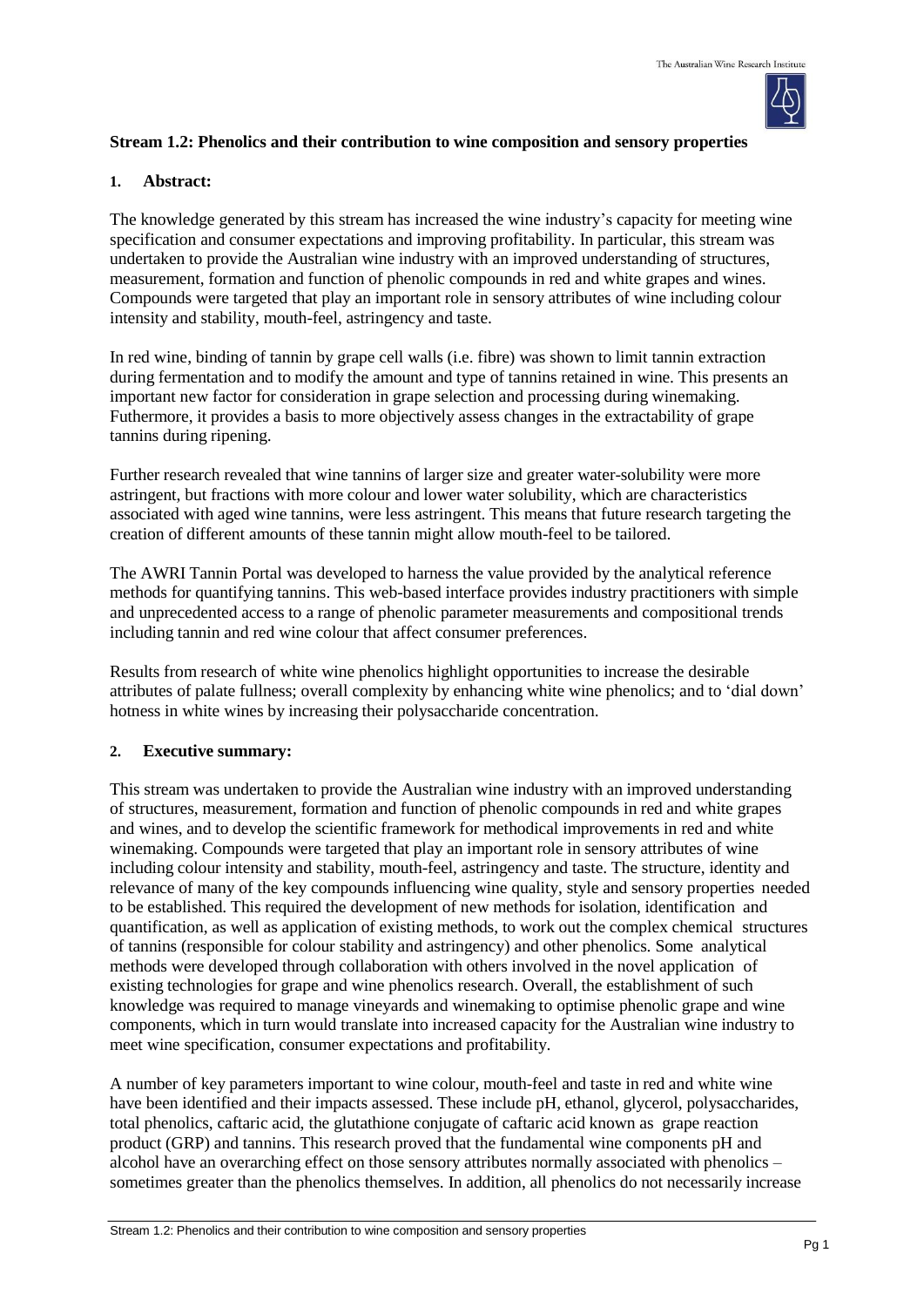

phenolic tastes such as astringency, viscosity, bitterness and hotness. In a counter-intuitive result, it was proved that the two major phenolics (GRP and caftaric acid) in Australian white wines actually decreased the dry mouth-feel produced by alcohol and acidity (by caftaric acid) and increased palate oiliness (by GRP). These findings were unforeseen but have significant practical implications because these two phenolic compounds can be varied in winemaking through oxygen exposure, and so variations in their concentrations can allow modulation of texture. Also, at the outset of the project, polysaccharides were hypothesised to contribute to white wine viscosity and fullness. It has now been proved that they play a minimal role in white wine viscosity, but a new role they play in reducing hotness has been discovered. Overall, the results of this body of research highlight opportunities to increase the commercially desirable attributes of palate fullness and overall complexity in white wines by building in or retaining white wine phenolics. When considered with the overall project findings, this means that by managing both phenolics and polysaccharides, winemakers might be able to 'dial down' white wine hotness in some circumstances.

Through studies into the influence of grape maturity, winemaking and sensory impacts of red grape seed and skin tannins, this research has shown that the processes involved in the extraction of tannins from grapes and the retention of those tannins in wine are very complex. In particular, research into the isolation and characterisation of polysaccharides and cell wall material (fibre) has identified that grape cell wall material (CWM) can bind tannins and modify the amount and type of tannins retained in wine. This binding of tannin by cell walls can limit tannin extraction and retention during fermentation. It presents an important new factor for consideration in grape selection and processing during winemaking which can allow winemakers to more rigorously control colour and mouth-feel in red wines. It also presents an opportunity to better assess the extractability of tannins as their ability to bind changes during maturity, so that decisions about phenolic maturity can be supported with more objective measurements than are currently available. This will facilitate the development of industrypracticable methods to determine grape tannin extractability which is a pre-requisite to forecast wine tannin and astringency from grape data.

In red wine, new properties and chemical reactions involved with the formation and breakdown of polyphenols relevant to winemaking have been discovered. Tannin was confirmed to be important for capturing anthocyanins and giving long-term colour but it appears that other paths to pigmented polymer formation are occurring to quite variable levels. While low tannin concentration doesn't necessarily negate the formation of non bleachable pigments, higher tannin concentrations maximise the formation of long-term stable colour.

Astringency of red wine was demonstrated to depend on the type of tannin (i.e. composition) as well as the amount (i.e. concentration) and, in particular, research revealed that wine tannins with larger size and greater water-solubility were more astringent, but fractions with more colour, lower water solubility, which are characteristics associated with aged wine tannins, were less astringent. In the future, by targeting the creation and retention of the types of wine tannins identified in this project, it will be possible to craft wines that have the mouth-feel of an aged wine but at a much younger age.

Development of commercially practical, rapid analytical techniques that can be widely adopted by the wine industry for the measurement of both grape and wine tannins and other phenolic compounds has been achieved. Known as the AWRI Tannin Portal, a web-based graphical user interface created in conjunction with Streams 2.3 and 4.4, it allows simple access to measurement and contextual information of phenolics such as tannin. This new, rapid tool can be used to monitor key wine compositional trends which affect consumer preferences through impacting on red wine colour and astringency. It may also lead to cost savings in analytical testing, much improved turnaround times and better supported decision-making.

Finally, research in this stream has also highlighted the importance of understanding how macromolecules such as tannins and polysaccharides work together in wine. Further research is recommended into the additive and synergistic effects of macromolecular interactions on texture,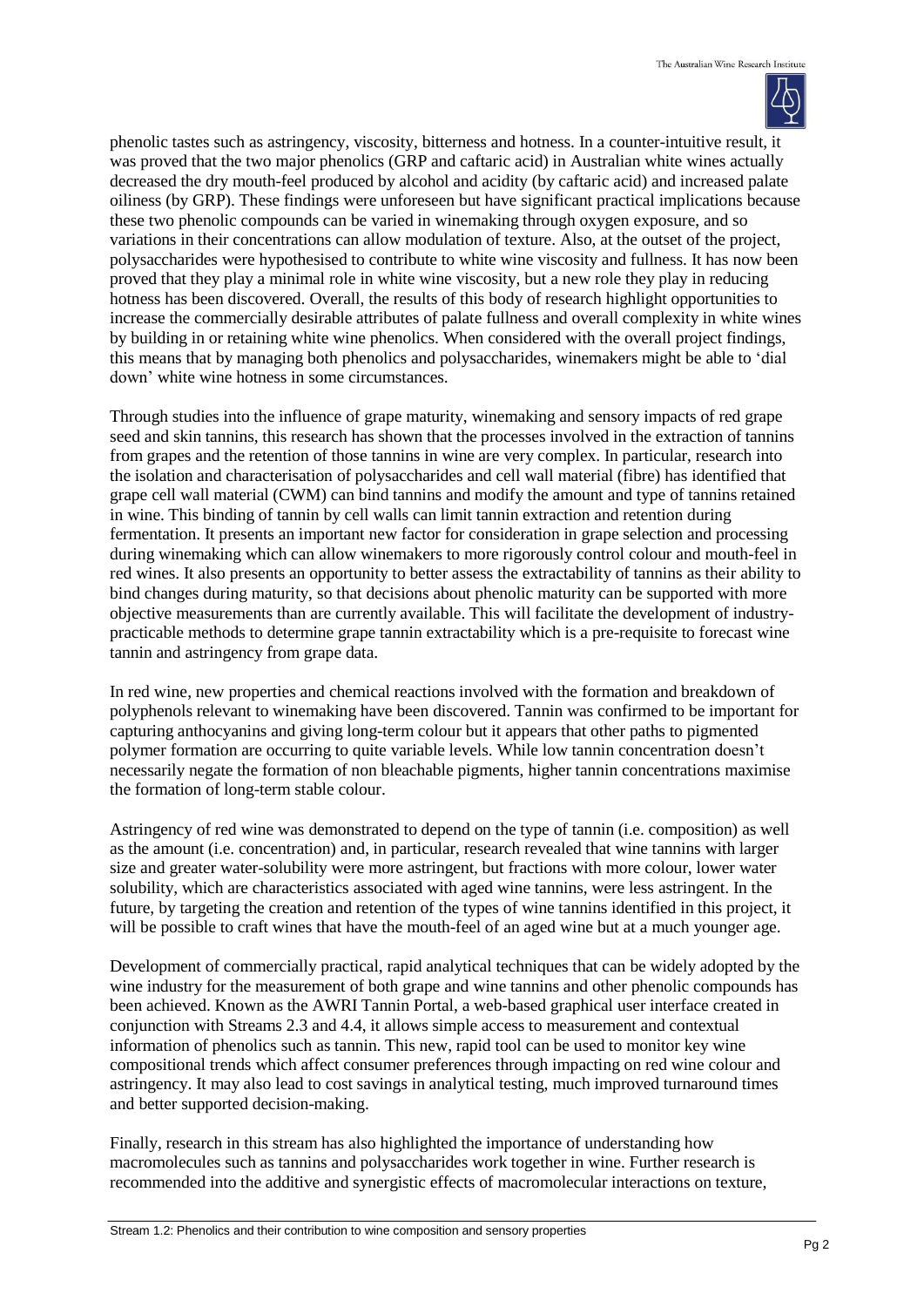

filterability, colour and protein stability. In addition, development and implementation of a grape-towine extractability assay should be pursued in order to provide industry with an objective and practical solution for estimating the extractability and likely impact of key grape compounds. While most of this research has been conducted with industry partners and was communicated on an on-going basis, further extension and communication efforts would maximise the value from the results generated by this stream.

| <b>Affiliation</b>                                                                            | Area of support/contribution                                                                                   |
|-----------------------------------------------------------------------------------------------|----------------------------------------------------------------------------------------------------------------|
| <b>Flinders University</b>                                                                    | Modelling astringency perception - Surface binding<br>phenomena of tanning by SPR analysis                     |
| University of Queensland (now University of<br>Sheffield, UK)                                 | Thermodynamics of grape and wine tannin interaction<br>with polyproline: implications for red wine astringency |
| ARC Centre of Excellence in Plant Cell<br>Walls, School of Botany, University of<br>Melbourne | Composition of cell walls that bind tannin                                                                     |
| Australian Synchrotron, Melbourne                                                             | Size and shape of tannins in solution                                                                          |

### **3. Background:**

This phenolics research program was developed to provide the Australian wine industry with an improved understanding of structures, measurement, formation and function of non-volatile phenolic compounds in red and white grapes and wines, and aimed to broaden the scientific framework for methodical improvements in red and white winemaking.

The research targeted compounds such as tannins, which play an important role in sensory attributes of wine including colour intensity and stability, mouth-feel, astringency and taste. These polyphenolics constitute a hugely heterogenic mixture in which the structure, identity and relevance of many of the individual key compounds influencing wine quality, style and sensory properties remain to be established. Also, separation, isolation and characterisation of pure compounds is enormously challenging, and a priority for this stream was the development of robust and selective methods for measurement of key compounds, such as seed and skin tannins in wine.

A fundamental increase in the understanding of the reactivity, structural and physicochemical properties of grape and wine phenolics and tannins was required to understand how inputs and processing factors such as extraction, fining, or filtration can affect wine composition and sensory properties. In addition, increasing the understanding of the transformations of grape seed and skin phenolic components aimed to broaden the existing knowledge base to enable targeted optimisation of viticultural and winemaking practices, such as grape harvesting, crushing and pressing, fermentation and fining.

Ultimately, the reward for establishing such knowledge will be an enhanced capacity to manage vineyards and winemaking to optimise phenolic grape and wine components, which will in turn translate to increased capacity in the Australian wine industry to meet wine specification, consumer expectations and profitability.

The expected outcomes or benefit from this phenolics research program to the Australian wine industry included:

- The ability to measure phenolic grape and wine components relevant for wine colour, mouth-feel, astringency and taste on a molecular level.
- The development of a more detailed insight into the winemaking-related transformations of phenolic compounds and the consequences of these reactions for wine composition, quality or style.
- An increased capacity to preserve and enhance wine quality and ultimately to meet wine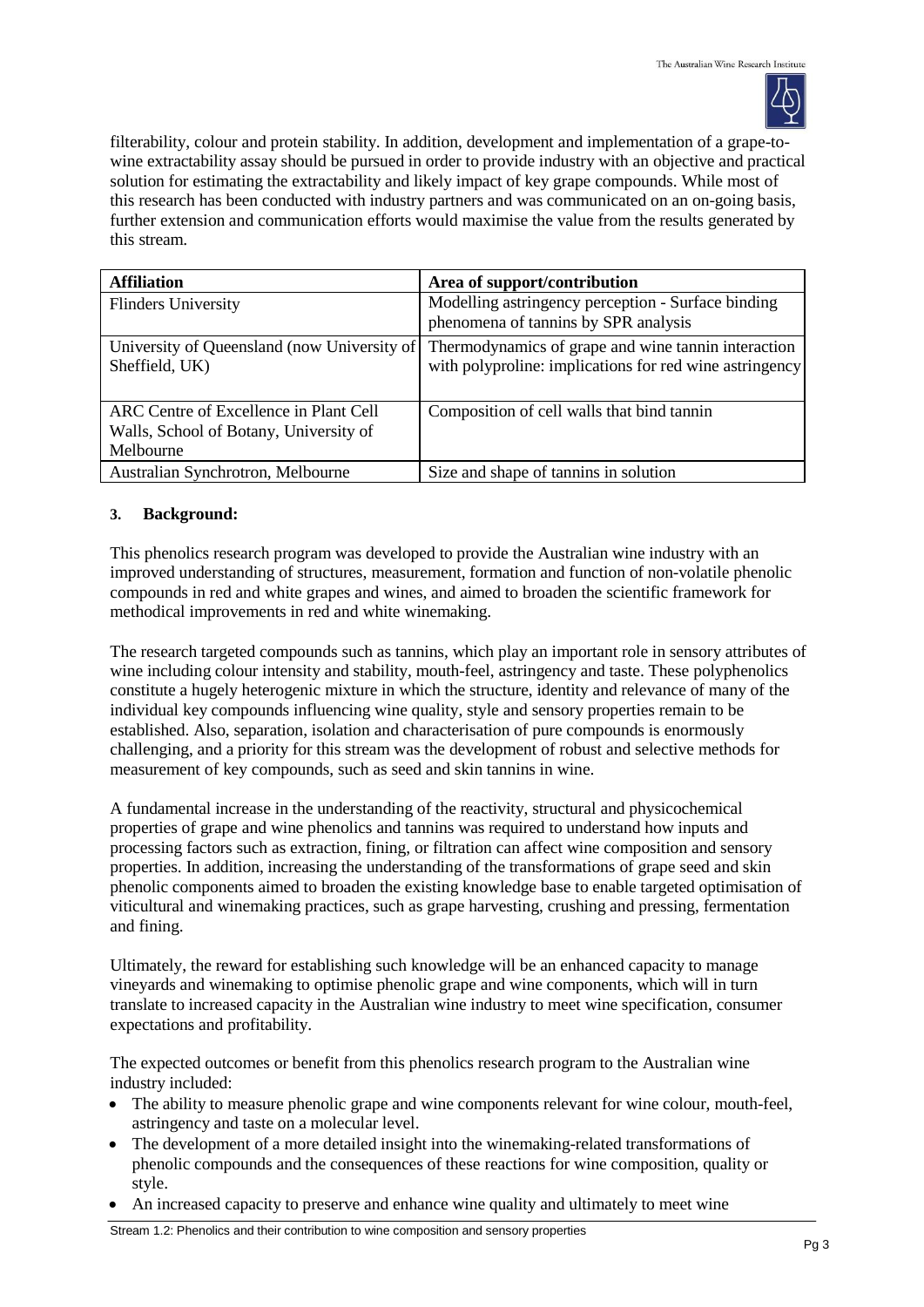

specification in order to match consumer expectations and increase profitability.

- Tools that measure grape phenolic attributes of relevance to consumer wine preferences, and improved grape harvesting and delivery processes to preserve those attributes.
- Knowledge of grape and wine phenolics which enables: targeted optimisation of viticultural and winemaking practices; verification of grape potential pre-processing; and verification of risks associated with novel practices and new technology.
- Knowledge to establish and meet future phenolic specifications with importance to red wine quality and style.

## **4. Stream objectives:**

The stream objectives were to:

- improve understanding of the types of compounds important to wine colour, mouth-feel and taste in red and white wine, and of conditions modulating their formation and degradation;
- develop an understanding of the transformations of grape seed and skin tannins into wine tannins during winemaking, and the influence of grape maturity on seed to skin tannin ratio and sensory properties of wine;
- develop a better understanding of the chemical reactions involved with the evolution (formation and degradation) of phenolic compounds and their physicochemical properties relevant to winemaking, e.g. monomeric polyphenols, anthocyanin-derived pigments and wine tannins;
- identify key compounds (including precursors) that are relevant for specific colour, mouth-feel and taste properties related to wine quality, style or consumer preferences;
- provide the knowledge for identifying attribute requirements of products to reflect market and consumer preferences in relation to wine sensory characteristics;
- improve the ability to meet preset specifications for product attributes, which in turn might reflect market preferences in relation to price and wine sensory characteristics;
- allow the improvement of processes used to target viticultural and winemaking techniques for optimisation;
- develop commercially practical rapid analytical techniques which can be widely adopted by the wine industry for the measurement of tannins and other phenolic compounds; and
- investigate the impact of novel yeasts on phenolics to improve quality attributed to wine.

Additional research into white wine phenolics, as first described in the AWRI's 7-year R,D and E Plan, was undertaken in a separate GWRDC-funded project 'Identification of the major drivers of ' phenolic' taste in white wines' (http://www.gwrdc.com.au/completed\_projects/identification-ofthe-major-drivers-of-phenolic-taste-in-white-wines/). While the white wine phenolics project complements the research described here, its results and outcomes are summarised in a separate report (http://www.gwrdc.com.au/wp-content/uploads/2012/09/AWR-0901-FINAL-REPORT.pdf).

## **5. Methodology:**

The aims of this stream required the development of several robust analytical methods as well as refinement of existing methods to achieve the challenges associated with quantifying tannins and elucidating tannin structures. The methods developed include those for measuring tannins in wine using the methyl cellulose precipitable (MCP) tannin assay, a reliable technique for determining the concentration of tannins in red wine (Mercurio et al. 2007). As part of this development, the existing Somers colour measures for wine were modified to make them simpler and more robust (Mercurio et al. 2007). Methods for isolating and fractionating tannins from wine included a solid phase extraction (SPE) method which afforded a comparatively uncomplicated technique for the consistent isolation and fractionation of tannin from wine (Jeffery et al. 2008), and a liquid-liquid fractionation which allowed separation of isolated wine tannins into two fractions with distinctive properties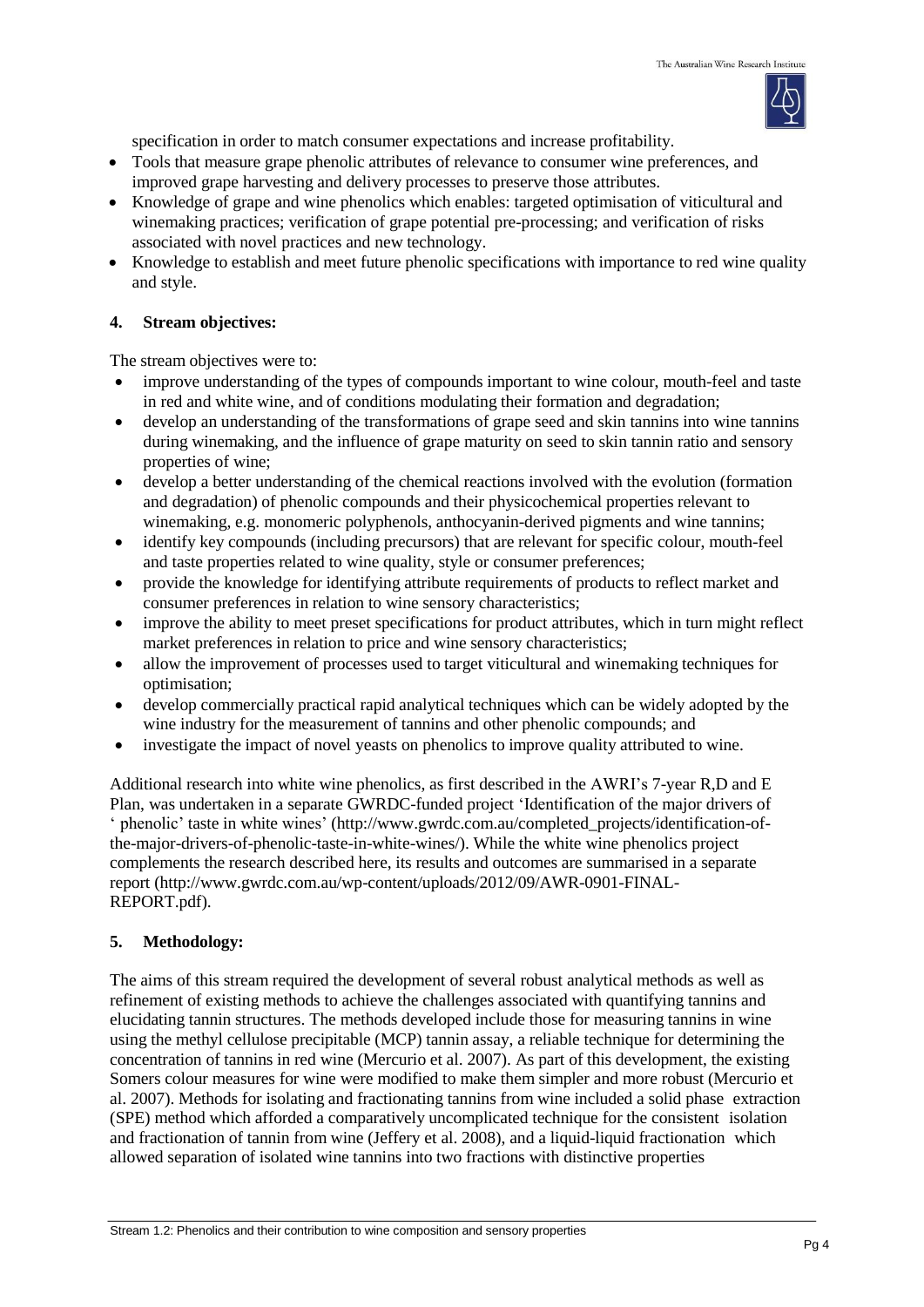

(McRae et al. 2013a). In addition to these methods, tannins were also isolated from grapes and wine using existing protocols for preparative-scale chromatography with Sephadex LH-20 (Bindon et al. 2010a, 2010b, 2011) or Toyopearl media (McRae et al. 2010). Multi-layer counter current chromatography (MLCCC) was used to isolate polyphenols from white wine (Gawel et al*.* 2013b).

Tannin characterisation was achieved using established methods including gel permeation chromatography (GPC) for elucidating the average molecular mass of tannin (Kennedy and Taylor 2003) as well as the acid-catalysed depolymerisation in the presence of phloroglucinol to determine the composition of the tannin subunits (Kennedy and Jones 2001). Other methods were developed through collaborations and involved the novel application of existing technologies for grape and wine tannin analysis. These included small-angle x-ray scattering (SAXS) through a collaboration with the Australian Synchrotron, to determine tannin molecular mass and shape in wine-like conditions (McRae et al. 2013b). Also, isothermal titration calorimetry (ITC) was used in collaboration with the University of Queensland to measure the protein-binding capacity, a likely proxy for astringency, of a range of young and aged wine tannins (McRae et al. 2010).

A range of methods for detailed characterisation of phenolic compounds from grapes and wines were used including nuclear magnetic resonance (NMR) spectroscopy, liquid chromatography mass spectrometry (LC-MS), ultra-violet to visible (UV-Vis) spectroscopy, mid infra-red (MIR) and near infra-red (NIR) spectroscopy, high performance liquid chromatography (HPLC) including gel permeation chromatography (GPC), reverse phase, normal phase and other speciality columns. Experimental details are provided in the relevant publications listed below.

The research into grape maturity and its impact on extractability of phenolics required isolation and characterisation of polysaccharides and cell wall material (fibre). Isolation of grape skin and flesh cell walls was achieved using a modified extraction with a buffered-phenol solution. Grape and wine soluble polysaccharides were obtained by precipitation in ethanol and dialysis. Semi-preparative fractionation of red wine soluble polysaccharides was based on size exclusion chromatography using a Sephacryl column. A colorimetric galacturonic acid assay was used for quantifying soluble polysaccharides and insoluble cell walls using a 96 well plate format. High-throughput monosaccharide analysis in polysaccharide hydrolysates was accomplished by using derivatisation with 1-phenyl-3-methyl-5-pyrazolone and analysis by HPLC. Cell wall linkage analysis was performed by methylation and analysis as partially methylated alditol acetates by GC-MS. Analysis of white and red wine soluble polysaccharide molecular mass distribution was achieved using size exclusion HPLC with a refractive index detector. Details of these methods can be found in Bindon et al. 2012, Bindon and Smith 2013a.

Best practice representative sampling, handling and processing of grape samples from viticultural trials was undertaken, for example as outlined in Holt 2008a. Red and white winemaking was undertaken on varying scales including 10 mL, 1 L, 2 L, 20 L, 80 L and 900 L ferments in rotary tanks, static tanks, coffee plungers, plastic containers, test tubes and other laboratory equipment. Sensory descriptive analysis of wines, and of isolated compounds reconstituted in either model wine solutions or real wines, and consumer preference testing were also performed following standard protocols. Experimental details are provided in the relevant publications listed below.

# **6. Results and discussion:**

## **Investigation of the types of compounds important to wine colour, mouth-feel and taste, in red and white wine**

A body of research across red and white wine, investigated the sensory roles of phenolics, tannins, and polysaccharides, and the effects of pH and ethanol, and has contributed to the understanding of the molecular basis of textural perception of wine.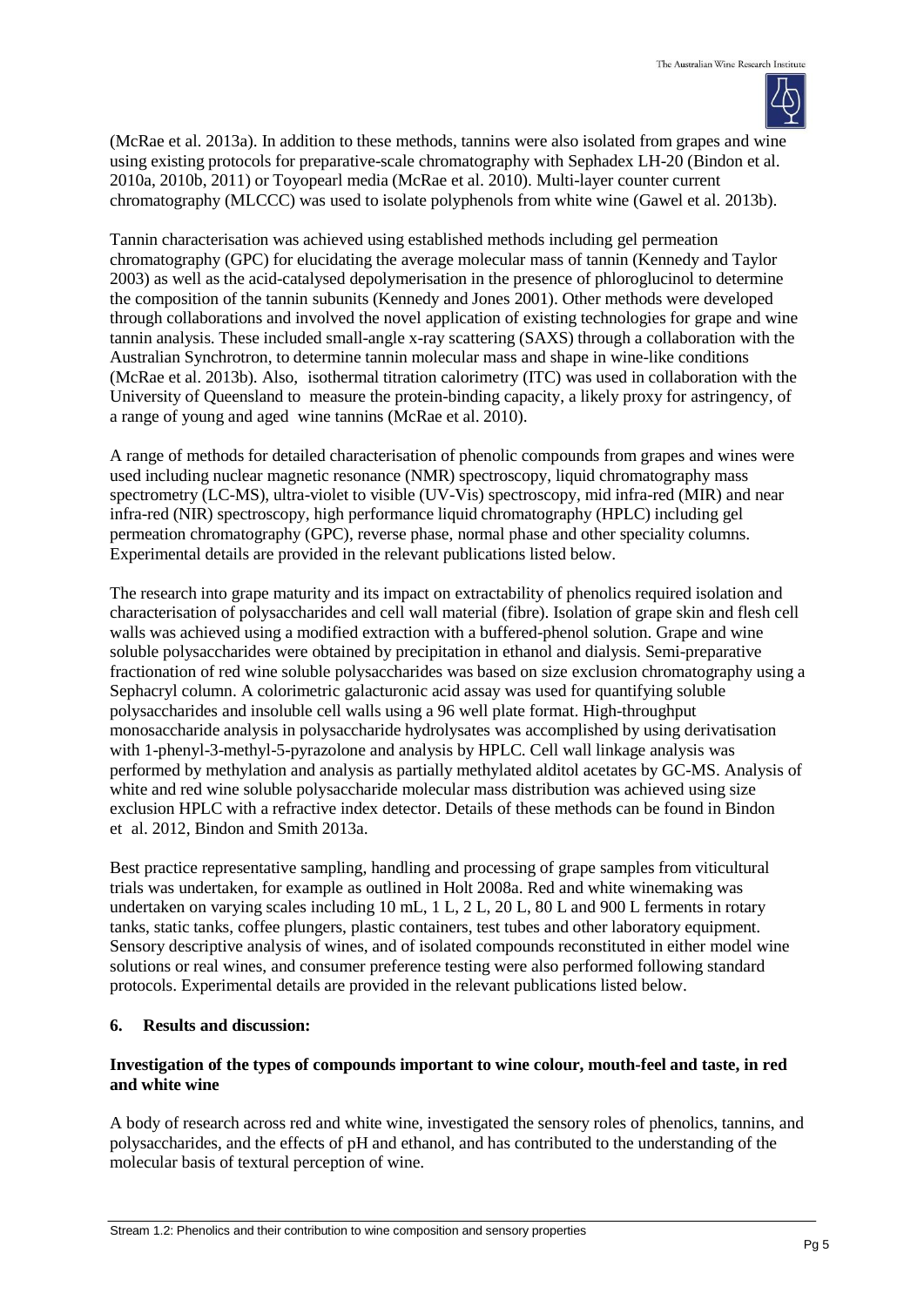

In white wine, it was demonstrated for the first time that in-mouth texture is influenced by phenolic composition and that phenolics were important in defining wine style (Smith and Waters 2012, Gawel et al. 2013a, 2013b, 2013d, 2013e). More detail on the influence of phenolics, pH, and alcohol on white wine sensory is provided in a separate report (http://www.gwrdc.com.au/wpcontent/uploads/2012/09/AWR-0901-FINAL-REPORT.pdf).

In a scoping study undertaken as part of Stream 1.1 (reported here because of its relevance to texture), the interactions between alcohol and glycerol on wine flavour and mouth-feel were investigated. The research showed that these compounds had only small and inconsistent effects on wine aroma and flavour, but a more pronounced and consistent impact on textural characters such as hotness, drying and overall textural perception (Jones et al. 2008). Reconstitution experiments with ethanol and glycerol were undertaken as these compounds are major products of alcoholic fermentation and can be controlled through fermentation management. Also, as pure compounds, glycerol is sweet and viscous, and ethyl alcohol can be perceived as both bitter or sweet and produces palate hotness. The sensory studies of alcohol and glycerol at wine-realistic levels (Gawel et al. 2007, Gawel and Waters 2008) showed that:

- alcohol concentration had only a small (positive) effect on perceived viscosity, and on overall white wine body;
- glycerol did not contribute to perceived viscosity even at the highest level found in dry white table wine (after the inherent sweetness of glycerol had been blocked at the receptor level); and
- neither ethanol nor glycerol, when assessed at a concentration range typical for wine, consistently affected aroma or flavour intensity.

These results indicate that palate viscosity in dry white wine is unlikely to be enhanced by employing traditional winemaking approaches that elevate glycerol levels (Gawel et al. 2007, Gawel and Waters 2008). After ruling out a major impact of ethanol and glycerol, the focus was shifted towards polysaccharides.

Polysaccharides are one of the most abundant macromolecules in dry white table wine and work in this stream has contributed to understanding their roles and practical ways to manipulate them in white wine. While their presence is usually associated with longer juice settling times and reduced filtration efficiency, they are also thought to aid protein and tartrate stability and to possibly contribute to the perception of palate fullness. Polysaccharides are highly complex molecules and their isolation and analysis are difficult. The standard method for preparative-scale polysaccharide extraction was significantly improved to increase purity levels and provided polysaccharide preparations that were much lower in phenolics and tartrates (Gawel et al. 2013c). This enabled sufficiently pure quantities for sensory experiments to be isolated and characterised; these experiments showed that augmenting white wine with up to 70 mg/L native polysaccharides, i.e. adding approximately 50% of the polysaccharides found in a typical white wine, resulted in:

- small but inconsistent increases in perceived viscosity;
- no reduction in their phenolic tastes; and
- reduced perception of palate hotness (Gawel et al. 2013c).

In subsequent sensory trials, it was shown that adding 200 mg/L (a realistic amount for a real wine) of whole polysaccharides to white wine also reduced palate hotness (presumably from alcohol), confirming the previous result (Gawel et al. 2013c) . This new discovery means that manipulating polysaccharides in wine can influence the perceived palate hotness (Gawel et al. 2013c).

The phenolic composition of red wine impacts upon the color and mouth-feel and thus quality of wine. An investigation of the impact of wine tannin structure on sensory perception was undertaken to determine how red wine tannin structure influences the perception of wine mouth-feel (McRae et al. 2013a). This study showed that larger and more water-soluble wine tannins are more astringent, while smaller wine tannins that are less water-soluble, more coloured and have more oxidative structures, were perceived as hotter, more bitter and less astringent. These results prove that different types of tannins can influence mouth-feel and confirmed that modifying wine tannin structures during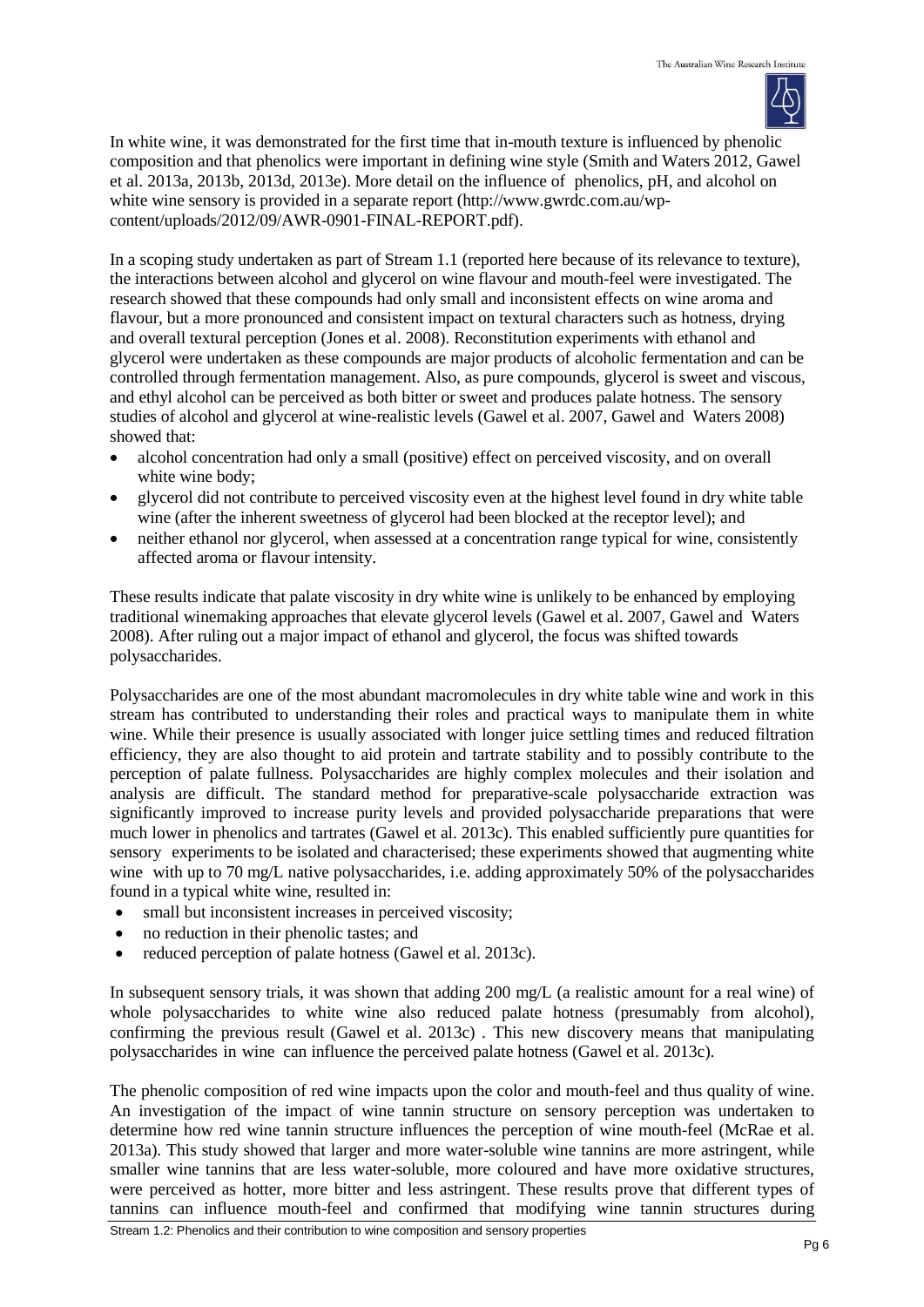

winemaking is a practical path to altering the wine mouth-feel.

For a given type of tannin, it has been recognised that other components of the wine (such as ethanol concentration, ionic strength and pH) affect the sensory perception of that tannin. Small angle x-ray scattering (SAXS) techniques were used to demonstrate that the wine matrix does not affect tannin molecular size and shape in solution (McRae et al. 2013b). This indicates that the different sensory characteristics conferred by different wine matrices reflect wine composition and interactions, and are less likely to relate to the impact of a wine's condition on the dissolved tannin size and shape.

### **Grape seed and skin tannins; influence of grape maturity and winemaking, and sensory impacts**

Tannin concentration is important in defining the texture of red wines, but can vary due to factors such as cultivar, region, grape ripeness, viticultural practices and winemaking techniques. For the viticulturist and winemaker, a grape-based measure to predict wine tannin concentration would be a useful tool to manage this variability. However, wine tannin concentration is dependent not only on grape tannin concentration, but also its extractability. As such, fundamental studies into the factors that influence tannin extractability from grapes were undertaken in this stream with a particular focus on the cell wall (Bindon et al. 2010a, 2010b, Bindon and Kennedy, 2011, Bindon et al. 2012). In summary, multiple factors were discovered which influence extractability, including:

- The interaction of skin and seed tannin with cell wall material, which was identified as a limiting factor in tannin extraction during fermentation.
- Cell wall material was shown to have a greater affinity for seed tannin than skin tannin, most likely due to differences in the conformation of seed and skin tannins rather than their molecular mass.
- Suspended flesh (pulp) material was shown to bind and remove tannin as lees during settling after the tannin was extracted during fermentation.
- The composition and amount of tannin removed was found to be dependent upon the extractability of tannins from grape components.
- Seed tannin was shown to be poorly extractable during fermentation compared with skin tannin, but this was associated with great seasonal variability.
- The effect of pulp material on tannin removal is likely to be greater for grapes with a low overall tannin concentration and grapes with a higher seed-to-skin tannin ratio.

The work described above has highlighted the role of cell wall material in limiting wine tannin concentration during fermentation due to issues related to its solubility and loss. This is a significant step forward in explaining the commonly observed lack of correlation between grape and wine tannin concentration.

In addition, a body of research demonstrated how grape maturity links to wine composition and to sensory and consumer preference (Bindon et al. 2013b, d). In studies on Cabernet Sauvignon and Shiraz, skin tannin concentration was found to increase with grape ripening in seasons where grapes reached commercial ripeness  $(>21^{\circ}Brix)$  (Bindon et al. 2013b). Seed tannin concentration was confirmed to generally decrease during ripening, and seed tannin was poorly extractable during fermentation of ripe grapes, such that wine tannin composition reflected a trend of increasing skin tannin and decreasing seed tannin. Skin tannin extractability was shown to decrease during ripening due to increases in skin cell wall porosity, which causes tannin to be bound in micropores (Bindon et al. 2013c). However, skin tannin concentration in wine was enhanced with advancing grape ripeness, primarily due to increases in its concentration in grapes and because of decreases in tannin affinity for binding to cell wall materials (Bindon and Kennedy, 2011), resulting in an overall increase in wine tannin concentration with ripening. The sensory and consumer preference impacts of maturity are discussed in a subsequent section.

### **Properties of, and chemical reactions involved with the formation and breakdown of polyphenols relevant to winemaking.**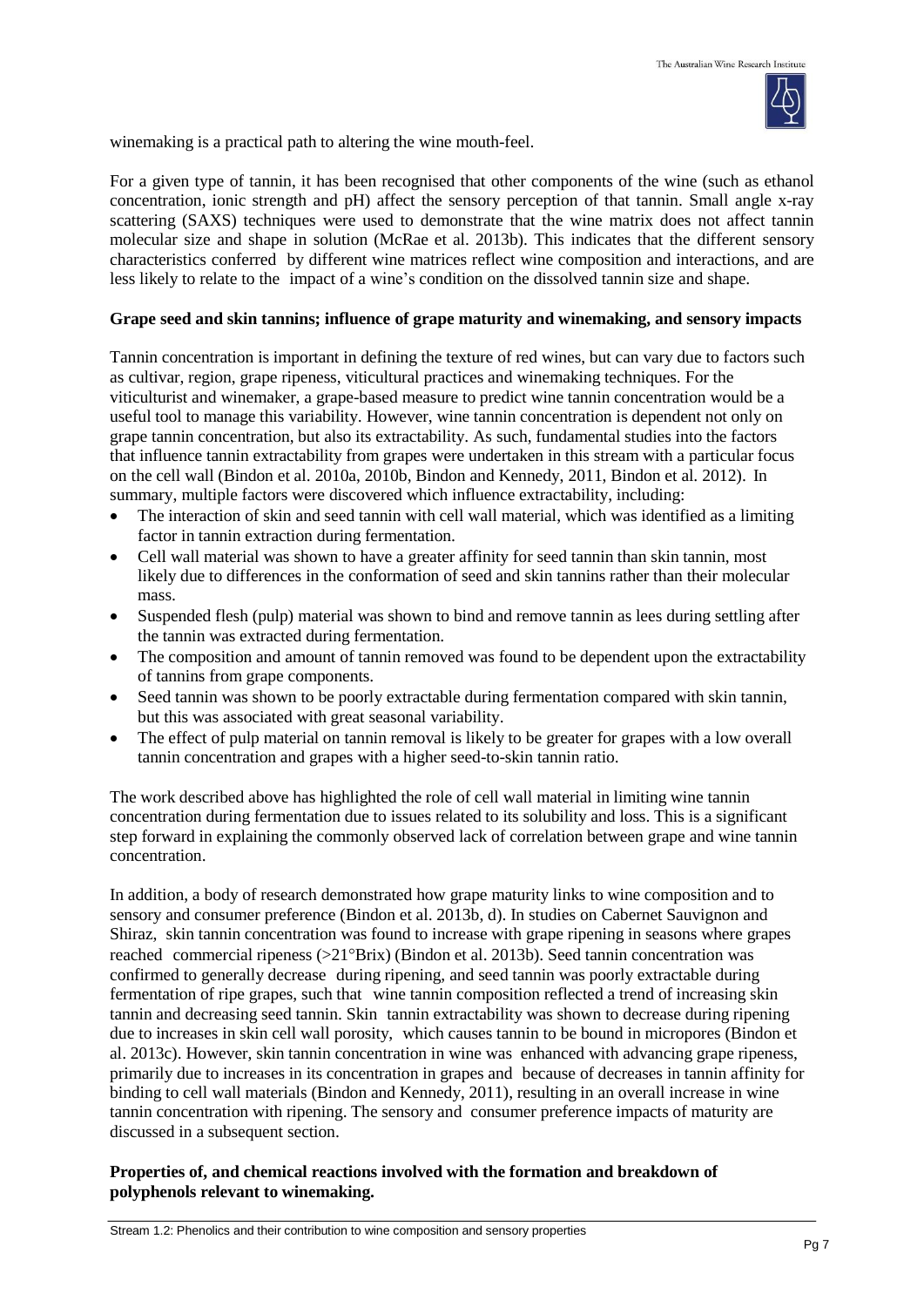

Chemical modifications of grape polyphenols begin immediately once grapes are crushed and continue through fermentation and then during ageing. At different stages of wine production different types of reactions happen, at different rates. The outcome of these reactions determines a wine's final colour and taste properties and this project has discovered several key changes that occur at different points in wine production. For example, tannins are one critical polyphenol class that undergo significant changes during winemaking, in particular the conversion of grape tannins into chemically complex wine tannins. Oxygen has long been known to modify the astringency of red wines, but the chemical basis of what and how this occurs was unclear. Work undertaken in this stream has elucidated the changes wine tannins undergo; winemaking experiments injecting air into red wine fermentations demonstrated the impact of oxygen on tannin concentration and chemical structure that led to sensory differences. In particular, air reduced the concentration and size of tannins, increased stable colour formation and reduced the astringency of the wines relative to winemaking treatments without air addition (Day et al. 2013).

During red wine ageing, changes to the colour profile of the wine occurs; the desirable outcome is formation of long-term stable, red colour in wine. Yet in some situations, colour is inadequate from the beginning or is unstable and fades fast. While some of the factors influencing stable colour formation are known, others remain a mystery. One of the main reasons for the colour change in wine as it ages has been shown to be due to the decrease in anthocyanins derived from grapes, as well as changes to pigmented tannins. Analysis of 50 and 30 year vertical series of Cabernet Sauvignon and Shiraz wines showed that wine colour density was more strongly associated with pigmented tannins over the 30 and 50 year series than with anthocyanins (after the first two years post-bottling), clearly indicating the importance of pigmented tannins to wine colour. In general, by four years no coloured anthocyanins were left in red wine (McRae et al. 2012).

In a separate experiment, wine colour density was tracked through three years of ageing in wines of both high phenolic potential (high anthocyanin, high tannin), and low phenolic potential (low anthocyanin, low tannin). Higher wine tannin and anthocyanin led to enhanced wine colour density and non-bleachable pigments, which was retained through ageing. Formation of non-bleachable pigments was found not to increase beyond two years of ageing. The incorporation of colour with ageing was proportional to tannin concentration. Non-bleachable pigments were formed via multiple routes, such that high-tannin, high-anthocyanin wines formed greater quantities of both polymeric and non-polymeric red pigments (Bindon et al. 2013e).

Analysis also clearly indicated that aged red wines can have similar tannin concentrations to young wines, dispelling the anecdote that changes in red wine astringency with ageing are due to the loss of wine tannins through precipitation (McRae et al. 2012). Such changes in astringency are due to compositional changes in tannins (McRae et al. 2013a), although the rate of these changes is unknown. In addition, one experiment demonstrated that tannin structure in Shiraz wines is not influenced by storage at different pH values (3.3, 3.5 and 3.7) or under different screw cap closures with specific oxygen transfer rates after two years of bottle ageing (McRae et al 2013c), even though wines of lower pH are often reported as more astringent. This suggests that a lower pH has a direct effect on sensory perception of the wine examined, but doesn't necessarily influence wine tannin evolution. These results provide improved insight into the stability of tannins in wine and underscore the importance of wine matrix influences on perceived mouth-feel.

Tannins isolated from older wines were shown to only weakly associate with saliva-like proteins compared to tannins from younger wines; this resembles the sensory impact of changes in tannin structure with wine ageing (McRae 2010). In addition, analysis of the structure of aged wine tannins revealed a large proportion of tannin that cannot be broken apart (i.e. tannin which is nonhydrolysable), unlike grape tannin which is readily broken apart into the comprising monomers (McRae 2010). This non-hydrolysable proportion of wine tannin has been shown to have a very weak association with saliva-like proteins and accounts for a larger proportion of aged wine tannins than young wine tannins (McRae 2010). These results may, at least in part, explain why red wines 'soften' with age.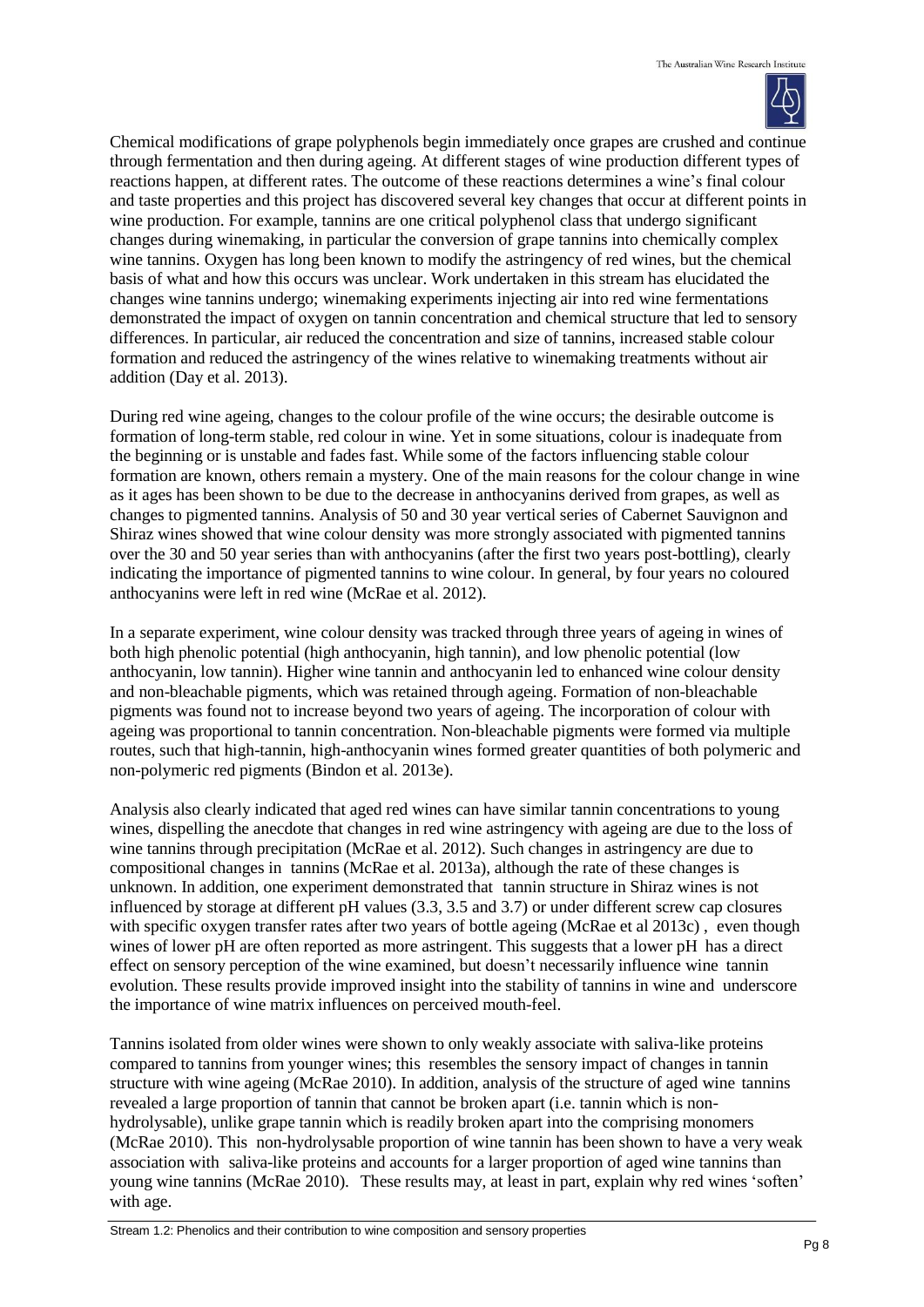

### **Improvement of processes used to target viticultural and winemaking techniques for optimisation of phenolic profiles**

A comprehensive study into the influence of pruning treatments on berry composition, wine composition and wine quality was completed (Holt et al. 2008a, 2008b). The study revealed that the smallest berries do not always produce the highest quality wines. The smaller differences in berry size due to vintage variability caused larger differences in wine quality, while larger differences in berry size due to viticultural treatments caused only small differences in wine quality scores. This indicates that the relationship between berry size and berry composition and wine quality is neither simple nor direct. In addition, while the improvements to wine quality from changes to pruning treatments are likely to be small, they might still be very important in achieving a desired berry and wine style (Holt et al. 2008a p, 2008b).

Observations from white winemaking trials show that white juice extraction methods can be used to affect both the total amount of polysaccharides (up to two-fold) and polysaccharide profile. This result suggests that reduction in hotness can be achieved by using winemaking practices that favour polysaccharide extraction and retention.

The effects on red grape, juice and wine polysaccharides were also observed in the grape maturity trial described previously (Bindon et al. 2013b). Gains in yeast mannoproteins and losses in grape-derived polysaccharides were associated with increases in viscosity in wine made from later-harvested grapes. Together with the observations about seed and skin tannins described above, this research highlights that an understanding of the interactive effects of the multiple changes that occur during grape maturation is critical to helping winemakers manipulate textural drivers in red wine.

One of the tools commonly used to optimise wine clarity and manage tannin levels to acheive the desired textural attributes is 'fining'. This process removes particles and macromolecules in the wine to clarify it and also, depending on the type of fining agent, removes tannin. However, the performance of some fining agents can be unpredictable and many have mandatory allergen labeling implications such as a requirement to disclose their source as either milk, egg or fish for example. The search for effective fining agents, that do not have labelling requirements and seeking to potentially re- use winery by-products, led to the discovery that fibre from grape marc (and also apples) shows promise as a fining agent (Guerrero et al. 2013, Bindon and Smith 2013a). In terms of performance in comparison with proteinaceous fining agents, a higher dose of fibres is required, but fibres were able to more reproducibly remove tannin. Furthermore, the benefit of using fibres is their insolubility, compared to some protein fining agents which remain in wine after the application (Guerrero et al. 2013, Bindon and Smith 2013a). In summary: tannin removal by fibre relies on a different mechanism to protein fining, occurring by adsorption not precipitation; a higher dose of fibres is required to remove a similar amount of tannin compared to proteins, but overfining does not occur ; all fining agents reduced anthocyanins, total phenolics and wine color density together with tannin; generally, protein and fibre fining agents reduced wine tannin average size; and proteins and apple fibres were more selective for larger tannins than grape fibres. Wine volume loss as lees could be a potential problem with fibre addition, and further work is required to optimise wine recovery after fining (Guerrero et al. 2013, Bindon and Smith 2013a).

## **Knowledge for identifying attribute requirements of wines to reflect consumer preferences in relation to sensory characteristics**

Wines made for research projects in this stream were also used for market and consumer preference research, and the results are reported in detail under Stream 3.1. In brief, liking of top-selling white wines was more associated with higher alcohol content and sweetness than with phenolic level, and the acceptability of those characters was dependent on wine style. Phenolic content was shown to be one of the important factors which differentiated between the two recognised styles of Pinot Gris/Grigio. Cabernet Sauvignon wines produced from grapes at different maturity stages were found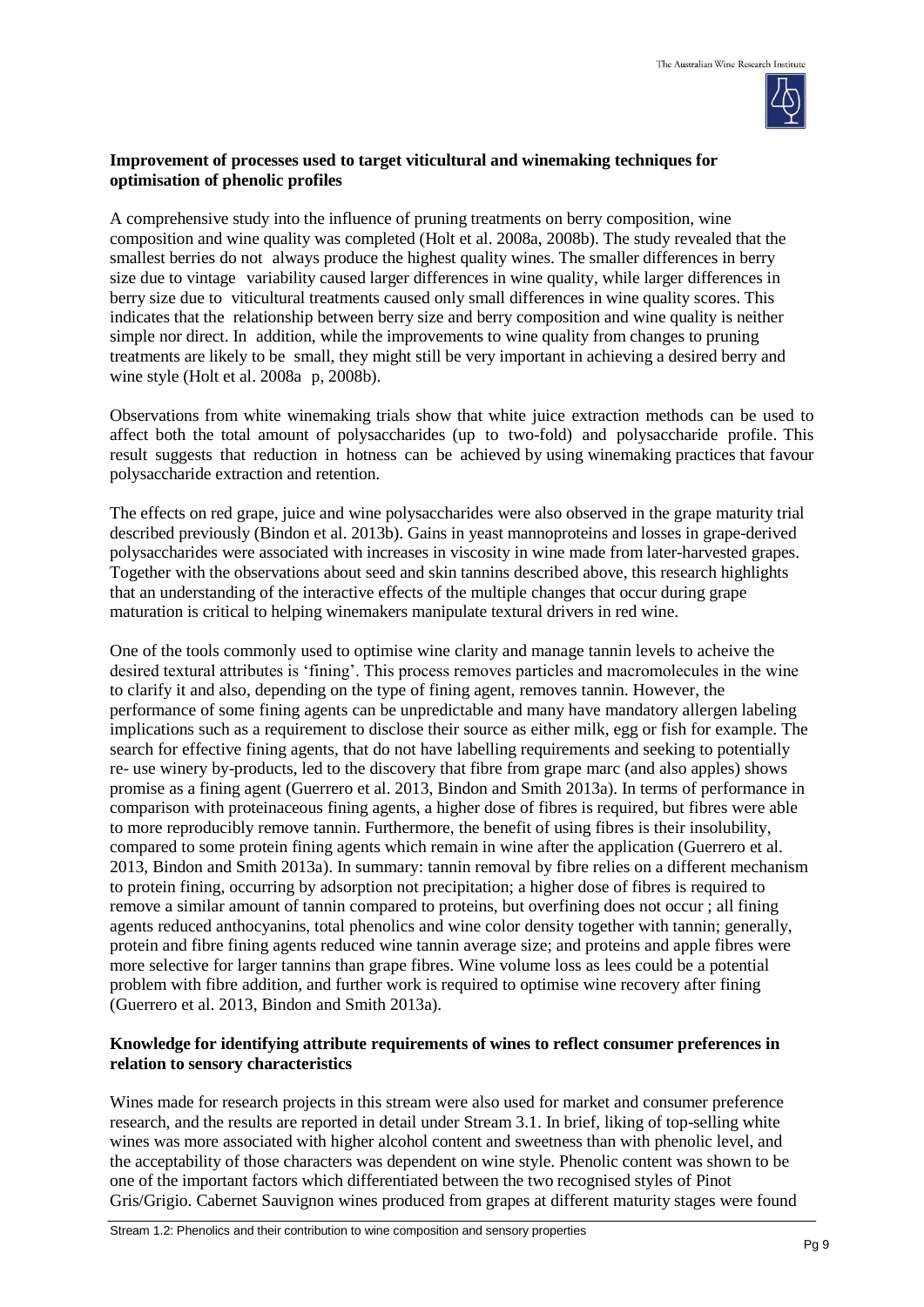

to have significant differences in their phenolic profile, with low-alcohol (12%) wines having lower tannin, a lower proportion of skin to seed tannin, and lower colour and polymeric pigment compared to higher-alcohol wines (15%). Astringency increases were correlated with higher tannin for laterharvested wines and a consumer study showed that wines of 13% alcohol or higher were more preferred compared to wine made from grapes harvested at lower Brix, and no further increases in consumer liking were observed between 13% and 15% alcohol (Bindon et al. 2013d). Specifically, early harvested grapes were shown to produce wines of lower tannin concentration, higher seed tannin, higher perceived acidity, lower perceived astringency ,and were poorly rated by consumers. Wines produced from later harvested grapes  $(\geq 13\% \text{ v/v alcohol})$  had higher tannin concentration, higher skin tannin, higher perceived astringency, were less acidic, and were more preferred by consumers. Generally wines produced from later harvests (14-15% v/v alcohol) enhanced the trends in tannin and sensory perception described above, but did not increase consumer liking (Bindon et al. 2013d).

## **Knowledge to better enable the meeting of preset specifications for product attributes**

There continues to be demand from industry for understanding as to how wine composition influences quality and/or wine grading and/or price, and this stream addressed the role of tannins in the quality/grading/price nexus (Smith et al. 2008). Quality (defined as winemaker-assessed allocation gradings which ultimately relate to market price for wine) in young red wine, was positively correlated with tannin concentration, size, higher proportion of skin-derived tannins and overall wine colour (Mercurio et al. 2010, Kassara and Kennedy 2011). This correlation suggests that maximising skin tannin concentrations and/or proportions in wines can contribute to an increase in projected wine bottle price, but this must be done in balance with the other wine components which contribute to the desired wine style.

In order to find new molecular drivers that influence wine style, there was a requirement to develop high-throughput tannin purification methods for grape extracts and wines (Jeffery et al. 2008 p).

## **Development of commercially practical rapid analytical techniques that can be widely adopted by the wine industry for the measurement of tannins and other phenolic compounds**

Measurement and understanding of tannin is considered very important by many winemakers because tannin has a major influence on texture and colour properties of red wines. However, most wine producers do not routinely analyse tannin and have no objective specification for grape or wine tannin.

Recognising the need for faster, simpler tannin analysis, the AWRI optimised and validated an innovative and robust assay for the measurement of tannins. Known as the Methyl Cellulose Precipitable (MCP) tannin assay, it enables the measurement of tannins in red wines and grape extracts using cheap, non-toxic and easily sourced reagents and instruments (Mercurio et al. 2007). The project validated a high-throughput assay format and developed a database of tannin concentrations in wines from Australia and internationally; the database now represents in excess of 6,000 samples. The MCP tannin assay was also scientifically compared to the Adams-Harbertson tannin assay, providing the first joint validation of both practically accessible tannin assays to enable evidence-based decisions on which method to use (Mercurio and Smith 2008). The MCP tannin assay is now published in the widely used 'Chemical analysis of grapes and wine; techniques and concepts' handbook by Iland et al. (2004), along with data from the Australian wine tannin survey which communicates what can be considered low, medium and high tannin concentrations. Finally, this assay formed the basis for developing the 'AWRI Tannin portal' now known as the AWRI WineCloud (Smith et al*.* 2010); the first web-based wine and grape tannin 'calculator' to be successfully developed, validated and commercialised; the process of which is further reported under Streams 2.3 and 4.4. The web- based interface is enabled by a spectral calibration that uses UV-Vis spectroscopy (Dambergs et al. 2012) and allows simple access to measurement of phenolics such as tannin and removes geographical barriers to accessing such analyses.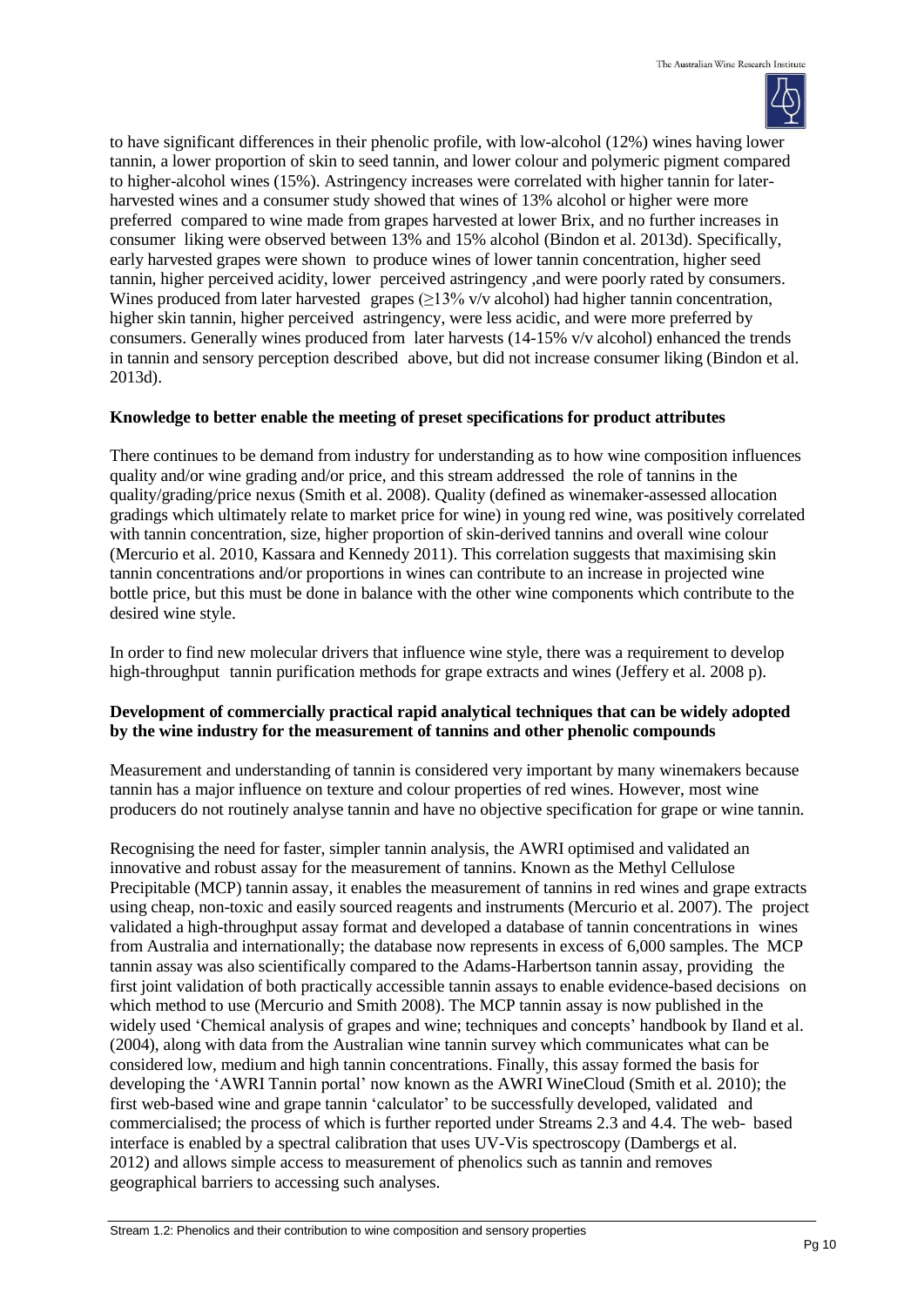

#### **Investigations of the impact of novel yeasts on phenolics to improve wine quality**

The wide ranging impact of different yeast on wine aroma has been well established over many years. However, the effects of yeast on macromolecules and texture has been less explored and this stream has shown that choice of yeast can also have a major affect on these attributes in wine. A range of yeasts were investigated for their effects on colour and tannin and were shown to influence final tannin concentration by up to 50%, and to significantly affect colour properties of the wines (Blazquez Rojas et al. 2012). A further study which evaluated the impacts of fermenting Shiraz must with different yeast strains also showed that choice of yeast strain had a strong influence on a number of wine compositional parameters, including tannin (Holt et al*.* 2013). This work demonstrates that the phenolic style of red wines can be clearly modulated by choice of commercially available wine yeast.

#### 7. **Outcomes and Conclusion:**

A number of key parameters and compounds important to wine colour, mouth-feel and taste, in red and white wine have been identified and their impacts assessed. These include pH, ethanol, glycerol, polysaccharides, total phenolics, grape reaction product (GRP), caftaric acid and tannins.

At the outset of work in the stream, polysaccharides were hypothesised to contribute to white wine viscosity and fullness. In order to test this, new methods were developed and are now available for measuring and characterising polysaccharides, and for quantifying the roles they play in white wines and the influence that winemaking practices have on their concentration and composition. It has now been proven that polysaccharides play a minimal role in white wine viscosity, but a new role in reducing hotness has been discovered. This result shows that increases in palate fullness and reduction in hotness can be achieved by using winemaking practices that favour polysaccharide extraction and retention. When considered together with other project findings this means that, in the absence of variations to matrix composition, both phenolics and polysaccharides allow winemakers to 'dial down' white wine hotness, at least in some circumstances.

The influence of grape maturity, winemaking and sensory impacts of red grape seed and skin tannins has shown that the processes which control the extraction of tannins from grapes and the retention of those tannins in wine are very complex. In particular, the research has identified that grape cell wall material can bind tannins and modify the quantity and composition of tannins retained in wine. This binding of tannin by cell walls can limit extraction during fermentation. It presents an important new factor for consideration in grape selection and processing during winemaking, which might allow winemakers to more rigorously control colour and mouth-feel in red wines. The understanding developed through the research described above forms the basis from which to develop new methods for winemakers to predict the extractability of tannin in a particular batch of grapes.

Monitoring of grape skin tannin concentration has been shown to be an objective measure of grape maturity and final wine tannin concentration. Contrary to previous studies, it was demonstrated that skin tannin concentration in grapes increases with advancing ripeness, while seed tannin is poorly extractable and generally declines during ripening. Monitoring of grape maturity in Cabernet Sauvignon showed that changes which occurred in grape tannin composition were also translated into the wine. This also confirmed that wines from later-harvested grapes had higher total tannin, due to an increased skin tannin contribution, and proportionally decreased seed tannin. This research highlights opportunities for assessment of the extractability of tannin as it changes during maturity, so that decisions about phenolic maturity can be supported with more objective measurements than are currently available. This would facilitate the development of industry-practicable methods to determine phenolic maturity and grape tannin extractability.

New properties and chemical reactions involved with the formation and breakdown of polyphenols relevant to winemaking have been discovered. For example, in terms of colour properties of red wine, tannin concentration and composition affect the formation of non-bleachable pigments which are important for colour stabilisation in older red wine. Tannin was shown to be important for capturing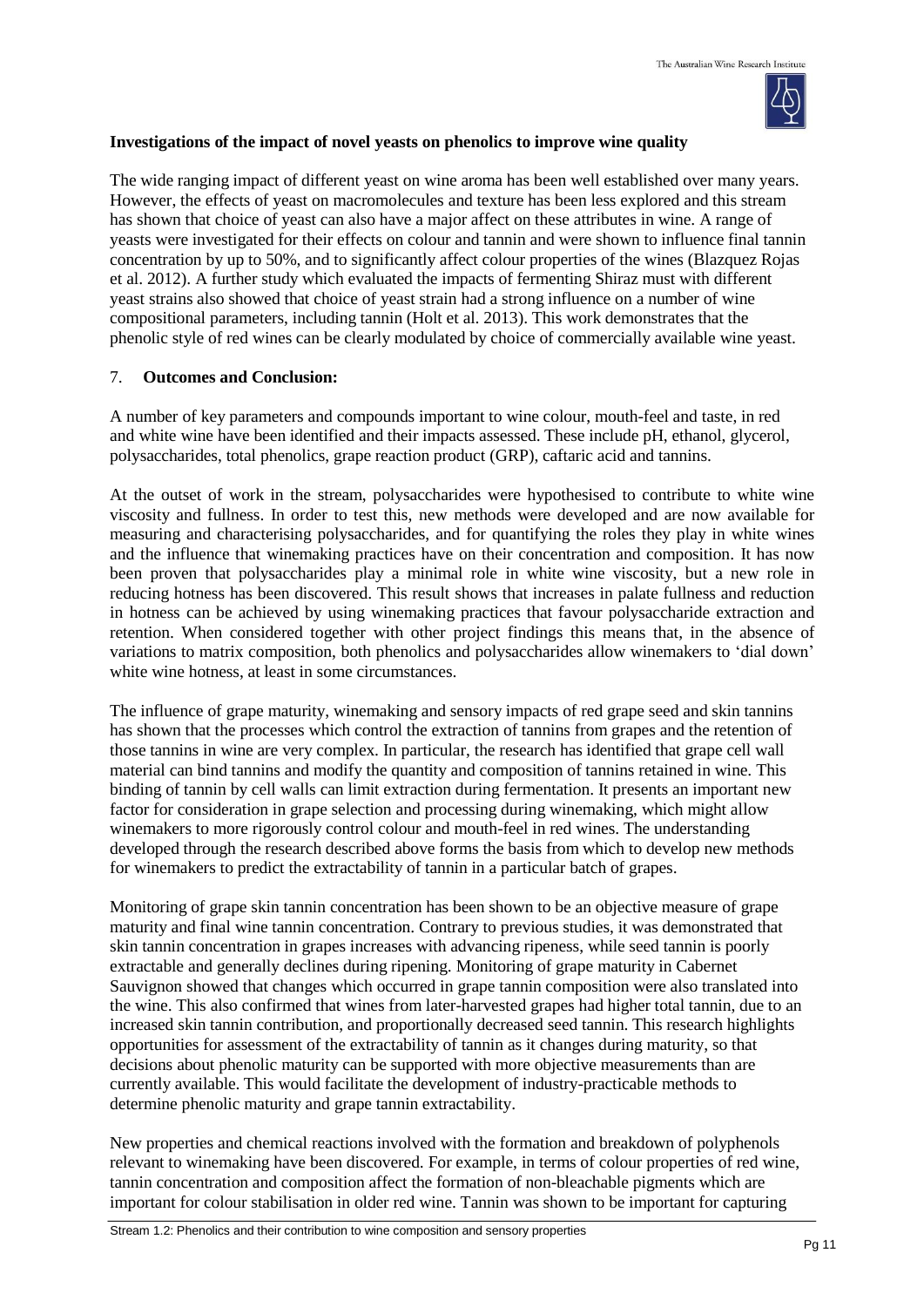

anthocyanins and formation of long-term stablecolour, but it appears that additional pathways to pigmented polymer formation are occurring to quite variable levels and further work is required to understand how these alternative mechanisms for stable pigment formation can be harnessed. In summary, low tannin concentration doesn't necessarily negate the formation of non-bleachable pigments, but high tannin concentration maximises the likelihood of long-term colour stability.

Astringency of red wine was demonstrated to depend on the type of tannin (i.e. composition) as well as the concentration, and the molecular basis for decreased salivary protein binding in older wines has also been established. In particular, research revealed that tannin fractions with larger size and greater water-solubility were more astringent, but fractions with more colour, lower water solubility and more oxidative structures were less astringent. These latter characteristics are also associated with aged wine tannins; hence it is likely that the differences in tannin structure that occur during wine ageing account for the reduced astringency of aged red wine. In addition, many older wines have similar tannin concentrations to younger wines. The absence of age-related decreases in tannin concentration indicates that the astringency changes characteristic of older red wines are not necessarily related to a decrease in the amount of tannin, but more likely a consequence of these structural changes to the tannin. The influence of pH on modification of tannin composition during ageing seems negligible when low oxygen transmission rate closures are used, indicating that other factors are key to tannin modification in bottled wine. Fibres from winery waste streams might become a viable alternative to proteins for tannin fining, as the addition to wine of fibres isolated from by-products (apple and grape pomace) effectively removes tannin in a similar manner to proteins, but with less variability and without being subject to mandatory labelling requirements. In the future, by targeting the creation and retention of the types of tannins identified in this stream, it should be possible to create wines that have the mouth-feel of an aged wine, but at a much younger age.

The wine industry is now more able to meet preset specifications for key product attributes because of this research, which identified a number of important factors that contribute to red wine quality. For example, the ability of novel and commercially available yeasts to modify phenolics, and thus wine style, has been demonstrated, thereby providing winemakers with a practical tool with which to modulate the phenolic profile of their wines. Also, the first objective evidence that wine tannin concentration is one of the important factors that can differentiate between wine styles targetting different price points has been generated. The continued development of an 'index' of multiple objective quality measures is essential and requires knowing what chemical compounds are key to individual wine styles. Consequently, tannin and total phenolics concentration, as well as colour and flavour parameters, should be considered in the development of an index of objective measures for grape or wine quality.

Development of commercially practical rapid analytical techniques that can be widely adopted by the wine industry for the measurement of both grape and wine tannins and other phenolic compounds has been achieved. The AWRI Tannin Portal is based on research methods developed by this stream and provides a web-based interface which allows simple access to measurement of phenolics such as tannin. The AWRI Tannin Portal also removes geographical barriers to accessing such analyses; it is now just as easy for winemakers in regional areas who are a long distance from specialised laboratories to measure tannins, as it is for those based close to metropolitan centres. In addition, the AWRI Tannin PortaI secures and stores data from the samples analysed, and contains data from over 6,000 samples. These data can be used by winemakers to benchmark their own products, in order to understand what is high, medium or low tannin for a variety, region or vintage. While it is only at early stages of adoption, the AWRI Tannin Portal, as a rapid tool to measure key wine compositional trends, such as tannins and pigments, has already led to cost savings in analytical testing and better supported winemaking decision-making.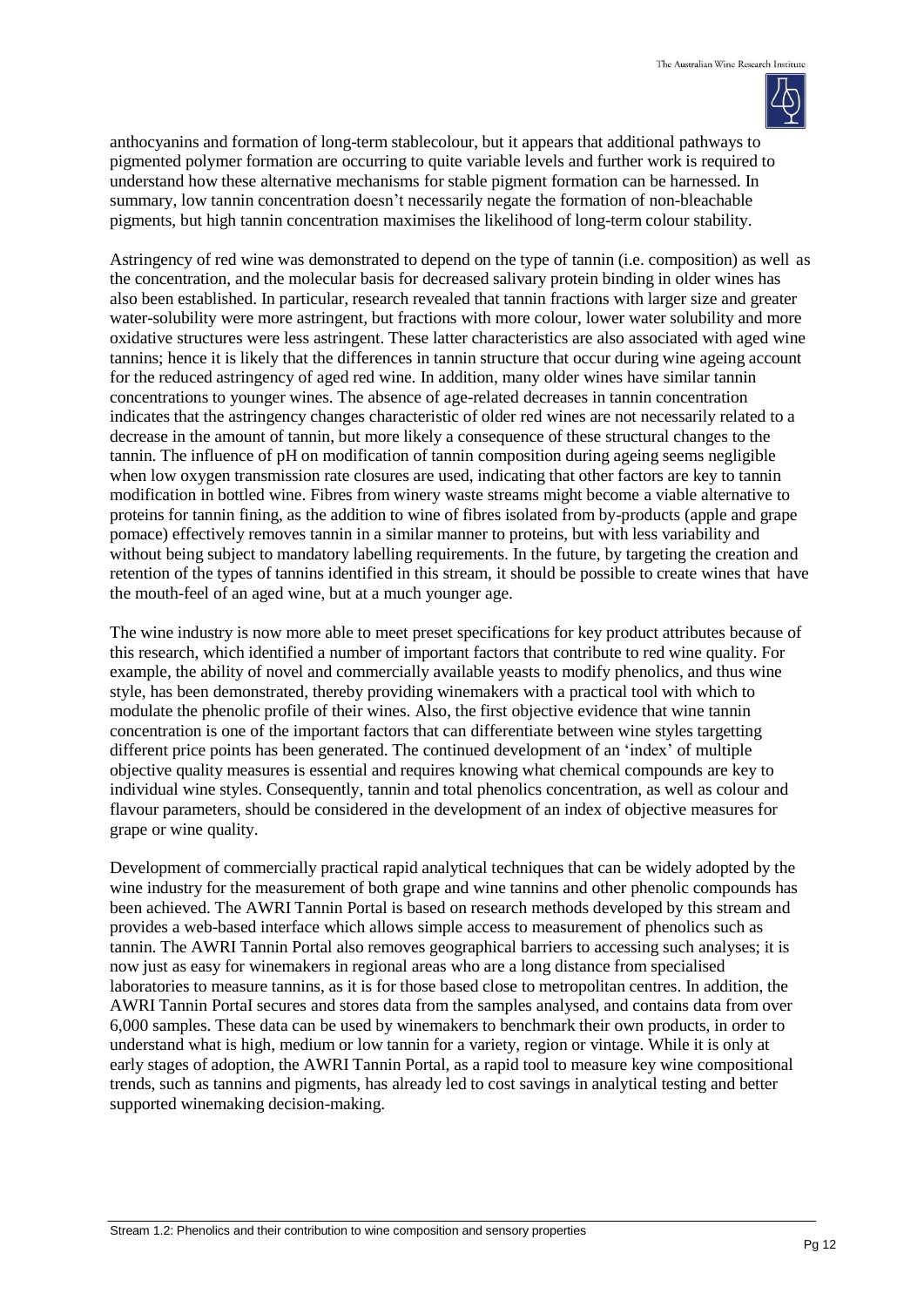

#### **8. Recommendations:**

This research project has identified several areas with potential to return high value; knowledge gaps for future research; and opportunities for synergies and leveraging from existing research. Research is recommended into colour stability of red and rosé wines to discover how to improve colour properties of wines made from lower tannin, lower anthocyanin grapes, likely through non-tannin driven formation of non-bleachable and stable pigments. The research has also highlighted the importance of understanding how the macromolecules – tannins, proteins, polysaccharides –work together in wine. Research into the effects of macromolecular interactions and the influence of colloids on texture, filterability, colour and protein stability is recommended. The effects on mouth-feel and taste of polysaccharides in red and white wine are more diverse and relevant than originally thought and, together with the need for discovering the molecular drivers of bitterness in red and white wines, represent a research opportunity with significant potential to support the production of desired wine styles (to be addressed in Project 3.1.4 of the AWRI's 2013-2018 R,D&E plan).

Development and implementation of a grape-to-wine extractability assay could be pursued in order to provide industry with an objective and practical solution to working out the value that is extractable, and actually extracted, from their grapes. Such a tool might support a practice change in some instances towards harvesting at earlier maturity for red wines (to be addressed in Project 3.1.4 of the AWRI's 2013-2018 R,D&E plan).

Practical solutions to the application of grape or apple fibre fining agents are required, which would likely allow effective modulation of tannin in wines without labeling implications. In addition the use of yeast for modulating texture and tannin in red wines should be explored (to be addressed in Project 3.3.6 of the AWRI's 2013-2018 R,D&E plan).

The use of oxygen to modulate tannin structure and concentration could be explored more widely in commercial-scale fermentations, including the effects of different ways to introduce the oxygen (to be addressed in Project 3.3.2 of the AWRI's 2013-2018 R,D&E plan).

Ongoing extension and communication efforts are required to maximise the value from the research outlined in this project. One significant opportunity is continuing to communicate the informal feedback from producers about the value being generated in their businesses by applying tannin measurement or using the AWRI Tannin Portal (to be addressed in Projects 4.1.1, 4.1.3, 4.1.4 and 4.1.5 in the AWRI's 2013-2018 R,D&E plan). Another is conducting case studies with individual producers to effective modulation of texture and phenolics in a diverse range of products (to be addressed in Projects 4.2.1 and 4.3.1 in the AWRI's 2013-2018 R,D&E plan).

In addition as producers currently assess the value of the grapes in a wide range of ways which are mainly subjective, there is scope to improve utilisation of objective chemical measures that research has shown are directly related to wine attributes that confer value such as key compounds responsible for taste, aroma, texture and appearance. Assessing the relationship between existing grading systems and fruit composition for analytical measures linked to wine value should improve uptake of available objective measures (to be addressed in Project 3.1.2 of the AWRI's 2013-2018 R,D&E plan).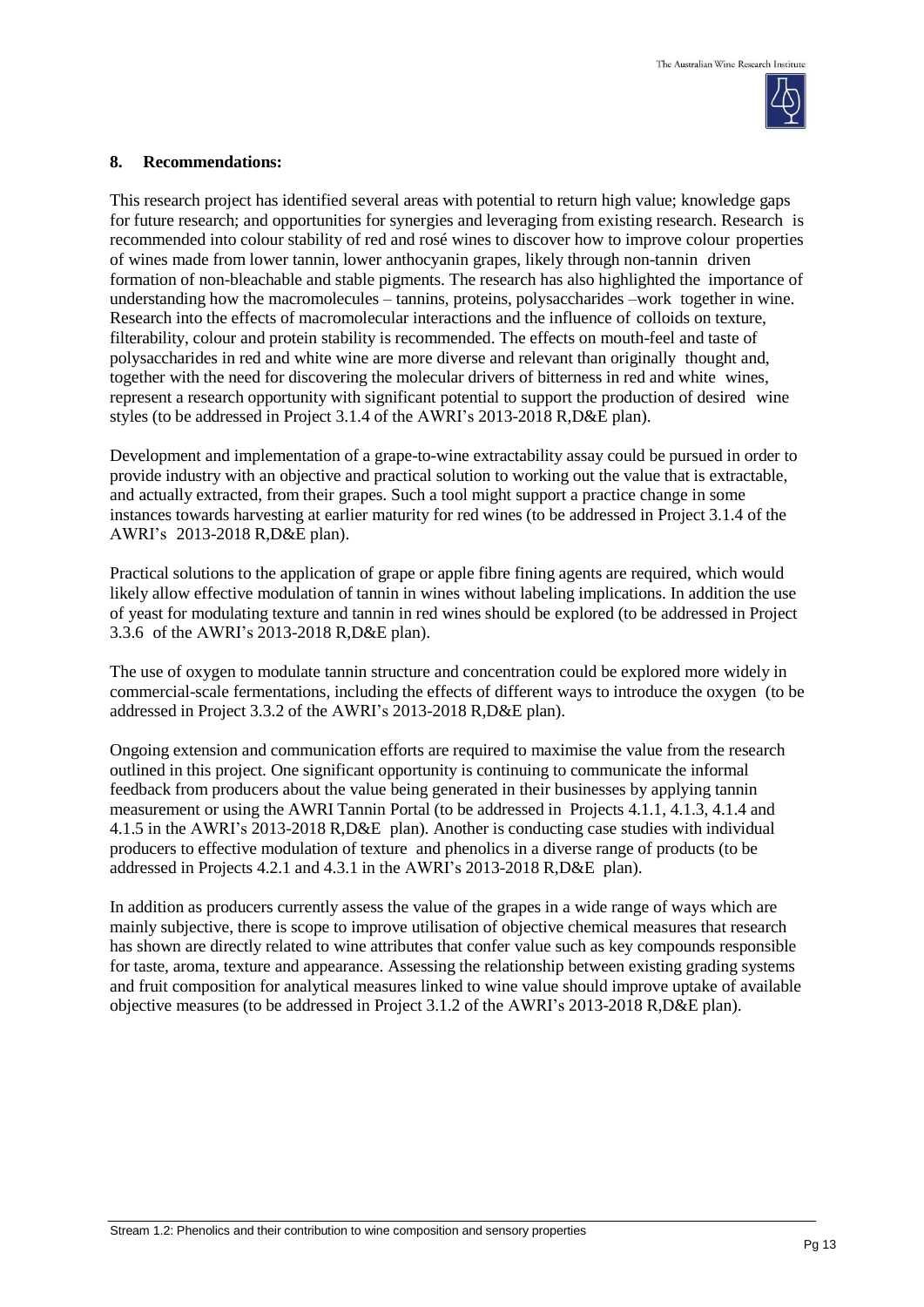

#### **9. Budget reconciliation:**

| <b>Financial Year</b> | Receipts / Income <sup>O</sup> | Outgoings / Expenditure <sup>@</sup> |
|-----------------------|--------------------------------|--------------------------------------|
| Year 1: 2006/2007     | \$754,752                      | \$754,752                            |
| Year 2: 2007/2008     | \$784,482                      | \$784,482                            |
| Year 3: 2008/2009     | \$808,981                      | \$808,981                            |
| Year 4: 2009/2010     | \$821,088                      | \$821,088                            |
| Year 5: 2010/2011     | \$687,857                      | \$687,857                            |
| Year 6: 2011/2012     | \$935,116                      | \$935,116                            |
| Year 7: 2012/2013     | \$842,715                      | \$842,715                            |
| TOTAL                 | \$5,634,991                    | \$5,634,991                          |

 Note that the GWRDC – AWRI Investment Agreement budget was established and approved at an aggregate level, with variances to budget (i.e. annual overspends and underspends) reported and considered at that same aggregate (i.e. whole of agreement) level. The receipts / income relating to a Stream for any year therefore equate to the outgoings / expenditure within that Stream for that year, as any variances between total Investment Agreement funding received and total funds expended were considered at the whole of Agreement rather than individual Stream level.

Includes a pro-rated share of Theme 5 *Executive management and administration*.

| I hereby certify that this statement is true and accurate. |                                                |       |  |
|------------------------------------------------------------|------------------------------------------------|-------|--|
| $\sim$<br>Signature of duly authorised representative      |                                                |       |  |
| Chris Day                                                  | Group Manager - Corporate Services 29/11/2013. |       |  |
| Name:                                                      | Title:                                         | Date: |  |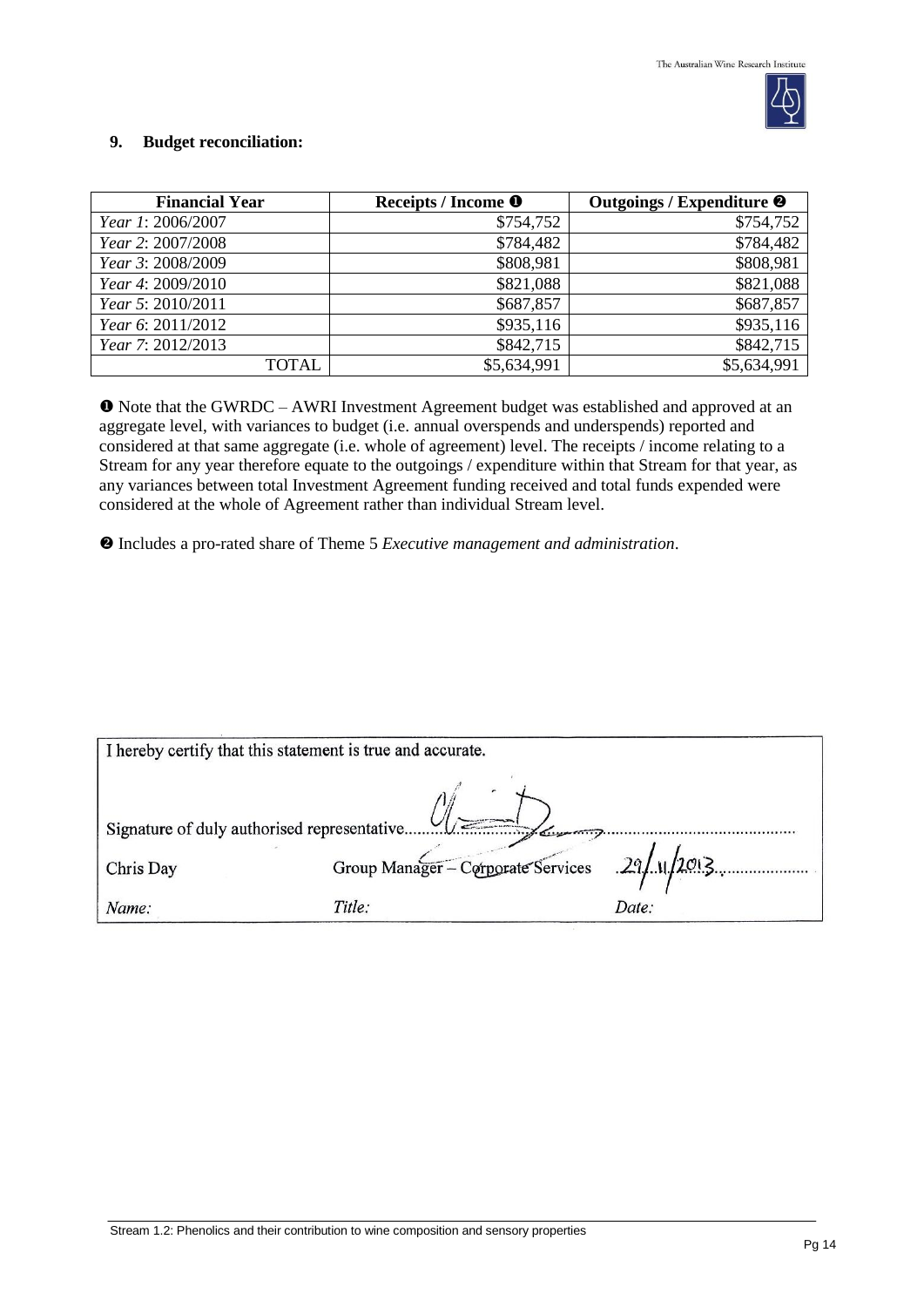

#### **10. References**

The AWRI's R,D&E plan 2013-2018; [http://www.awri.com.au/about\\_the\\_awri/rde-plan/](http://www.awri.com.au/about_the_awri/rde-plan/) Bindon, K.A., Smith, P.A., Kennedy, J.A. (2010a) Interaction between grape-derived proanthocyanidins and cell wall material 1. Effect on proanthocyanidin composition and molecular mass. Journal of Agricultural and Food Chemistry 58(4): 2520-2528.

Bindon, K.A., Smith, P.A., Holt, H.E., Kennedy, J.A. (2010b) Interaction between grape-derived proanthocyanidins and cell wall material 2. Implications for vinification. Journal of Agricultural and Food Chemistry 58 (19): 10736-10746.

Bindon, K.A., Kennedy, J.A. (2011) Ripening-induced changes in grape skin proanthocyanidins modify their interaction with cell walls. Journal of Agricultural and Food Chemistry 59(6): 2696-2707.

Bindon, K.A., Bacic, A., Kennedy, J.A. (2012) Tissue-specific and developmental modification of grape cell walls influences the adsorption of proanthocyanidins. Journal of Agricultural and Food Chemistry, 60: 9249-9260.

Bindon, K.A., Smith, P.A. (2013a) Comparison of the affinity and selectivity of insoluble fibres and commercial proteins for wine proanthocyanidins. Food Chemistry, 136: 917-928.

Bindon, K.A., Varela, C.A., Kennedy, J.A., Holt, H.E., Herderich, M.J. (2013b) Relationships between harvest time and wine composition in *Vitis vinifera* L. cv. Cabernet sauvignon 1. Grape and wine chemistry. Food Chemistry 138: 1696-1705.

Bindon, K., Madani, S.H., Pendleton, P., Smith, P.A., Kennedy, J.A. (2013c) Factors affecting skin tannin extractability in ripening grapes. *Manuscript submitted for publication –information available on request.*)

Bindon, K., Holt, H.E., Williamson, P.O., Varela, C., Herderich, M.J., Francis, I.L. (2013d) Relationships between harvest time and wine composition in Vitis vinifera L. cv. Cabernet sauvignon 2. Wine sensory properties and consumer preference. *Manuscript submitted for publication – information available on request.*

Bindon, K., McCarthy, M., Smith, P.A. (2013e) Development of wine color and non-bleachable pigments during the fermentation and aging of wines differing in their phenolic potential. *Manuscript submitted for publication – information available on request.*

Blazquez Rojas, I.; Smith, P.A.; Bartowsky, E.J. (2012) Influence of choice of yeasts on volatile fermentation-derived compounds, colour and phenolics composition in Cabernet Sauvignon wine. World Journal of Microbiology and Biotechnology 28(12): 3311-21.

Dambergs, R.G., Mercurio, M., Kassara, S., Cozzolino, D., Smith, P. A. (2012) Rapid measurement of methyl cellulose precipitable tannins using ultraviolet spectroscopy with chemometrics: application to red wine and inter-laboratory calibration transfer. Applied Spectroscopy 66: 656-664.

Day, M.P., Viviers, M., Kassara, S., Smith, P.A. (2013) Post-bottling effects of early oxygen exposure during red winemaking. The 15th Australian Wine Industry Technical Conference, Sydney, New South Wales. The Australian Wine Industry Technical Conference Inc., Adelaide, South Australia*. Unpublished material – information available on request.*

Gawel, R., Van Sluyter, S., Waters, E.J. (2007) The effect of ethanol and glycerol on the body and other sensory characteristics of Riesling wines. Australian Journal of Grape and Wine Research, 13: 38-45.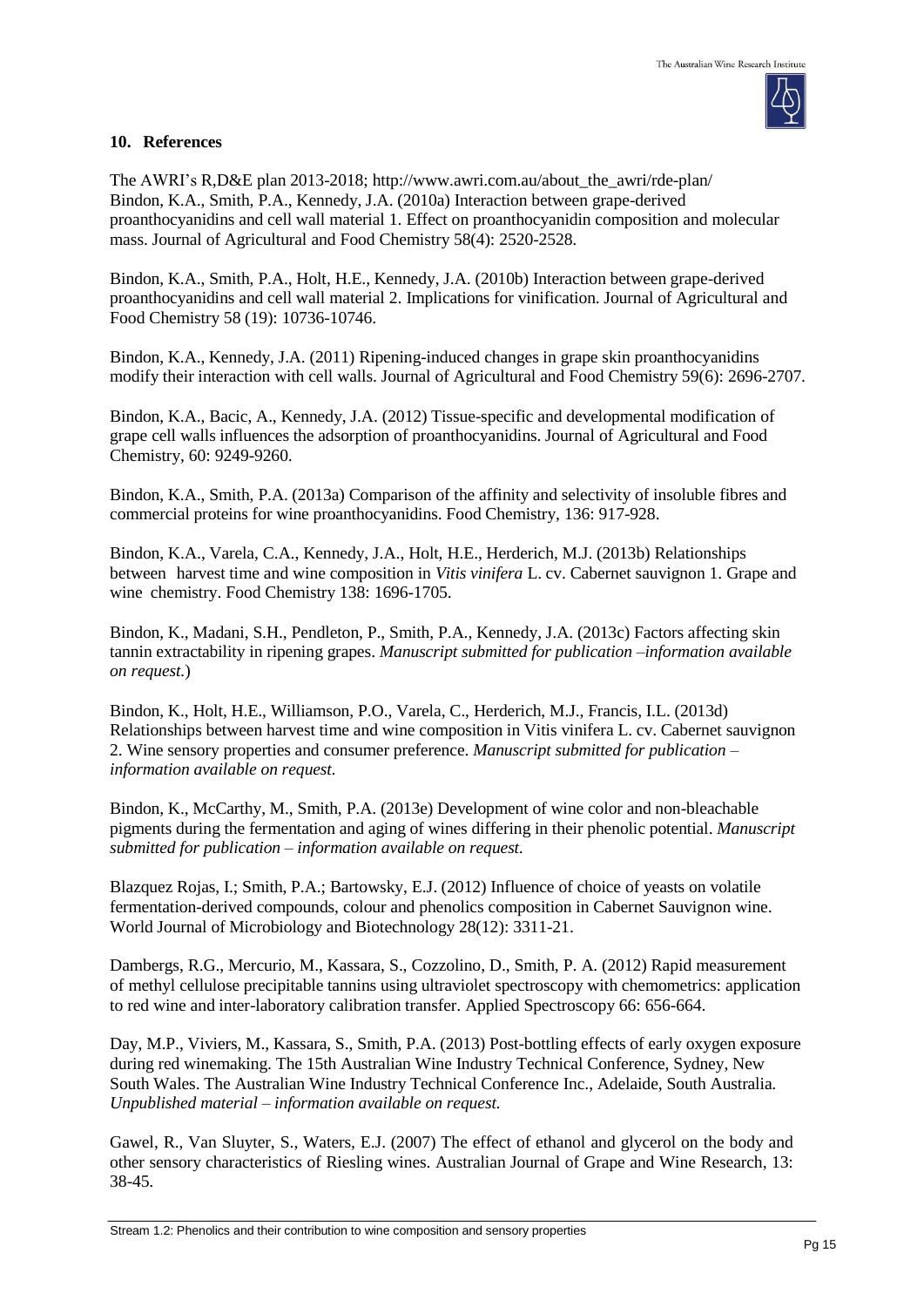

Gawel, R., Waters, E. J. (2008) The effect of glycerol on the perceived viscosity of dry white table wine. Journal of Wine Research, 19: 109-114.

Gawel, R., Day, M., Schulkin, A., Smith, P.A., Herderich, M.J., Johnson, D.L. (2013a) The science of texture. Wine and Viticulture Journal. March/April: 30-34.

Gawel, R., Schulkin, A., Waters, E.J., Smith, P.A. (2013b) Taste and textural characters of mixtures of caftaric acid and Grape Reaction Product in model wine, Aust. J. Grape Wine Res. *doi: 10.1111/ajgw.12056*.

Gawel, R., Holt, H.E., Waters, E.J., Smith, P.A. (2013c) The effect of polysaccharides, phenolics, pH and alcohol on the mouth-feel and flavour of white wine. The  $15<sup>th</sup>$  Australian Wine Industry Technical Conference, Sydney, New South Wales. The Australian Wine Industry Technical Conference Inc., Adelaide, South Australia. *Unpublished material –information available on request.*

Gawel, R., Van Sluyter, S.C., Smith, P.A., Waters E.J. (2013d) Effect of pH and Alcohol on Perception of Phenolic Character in White Wine. American Journal of Enology and Viticulture, 64: 425-429.

Gawel, R., Day, M., Sluyter, S.V., Holt, H.E., Smith, P.A., Waters E.J. (2013e) White Wine Taste and Mouth-feel as Affected by Juice Extraction and Processing. *Manuscript in preparation – information available on request.*

Guerrero, R.F., Smith, P. A., Bindon, K. A. (2013) Application of insoluble fibers in the fining of wine phenolics. 61(18): 4424–4432, Journal of Agricultural and Food Chemistry

Holt, H.E., Francis, I.L., Field, J., Herderich, M.J., Iland, P.G. (2008a) Relationships between wine phenolic composition and wine sensory properties for Cabernet Sauvignon (*Vitis vinifera* L.). Australian Journal of Grape and Wine Research 14(3): 162–176.

Holt, H.E., Francis, I.L., Field, J., Herderich, M.J., Iland, P.G. (2008b) Relationships between berry size, berry phenolic composition and wine quality scores for Cabernet Sauvignon (*Vitis vinifera* L.) from different pruning treatments and different vintages. Australian Journal of Grape and Wine Research 14(3): 191–202.

Holt, H.E., Cozzolino, D., McCarthy, J., Abrahamse, C., Holt, S., Solomon, M., Smith, P.A., Chambers, P.J., Curtin, C.D. (2013) Influence of yeast strain on Shiraz wine quality indicators. International Journal of Food Microbiology. [165, 302-311](http://dx.doi.org/10.1016/j.ijfoodmicro.2013.05.006)

Iland, P., Bruer, N., Edwards, G., Weeks, S., Wilkes, E. (2004) Chemical analysis of grapes and wine: techniques and concepts. (Patrick Iland Wine Promotions Pty Ltd: Adelaide).

Jeffery, D.W., Mercurio, M.D., Herderich, M.J., Hayasaka, Y., Smith, P.A. (2008) A rapid isolation of red wine polymeric polyphenols by solid-phase extraction. Journal of Agricultural and Food Chemistry 56: 2571-2580.

Jones, P.R., Gawel, R., Francis, I.L., Waters, E.J. (2008) The influence of interactions between major white wine components on the aroma, flavour and texture of model wine. Food Quality and Preference, 19: 596-607.

Kassara, S., Kennedy, J. A. (2011) Relationship between red wine grade and phenolics. 2. Tannin composition and size. Journal of Agricultural and Food Chemistry 59: 8409-8412. Kennedy, J. A., Taylor, A. W.(2003) Analysis of proanthocyanidins by high-performance gel permeation chromatography. Journal of Chromatography A. 995: 99-107.